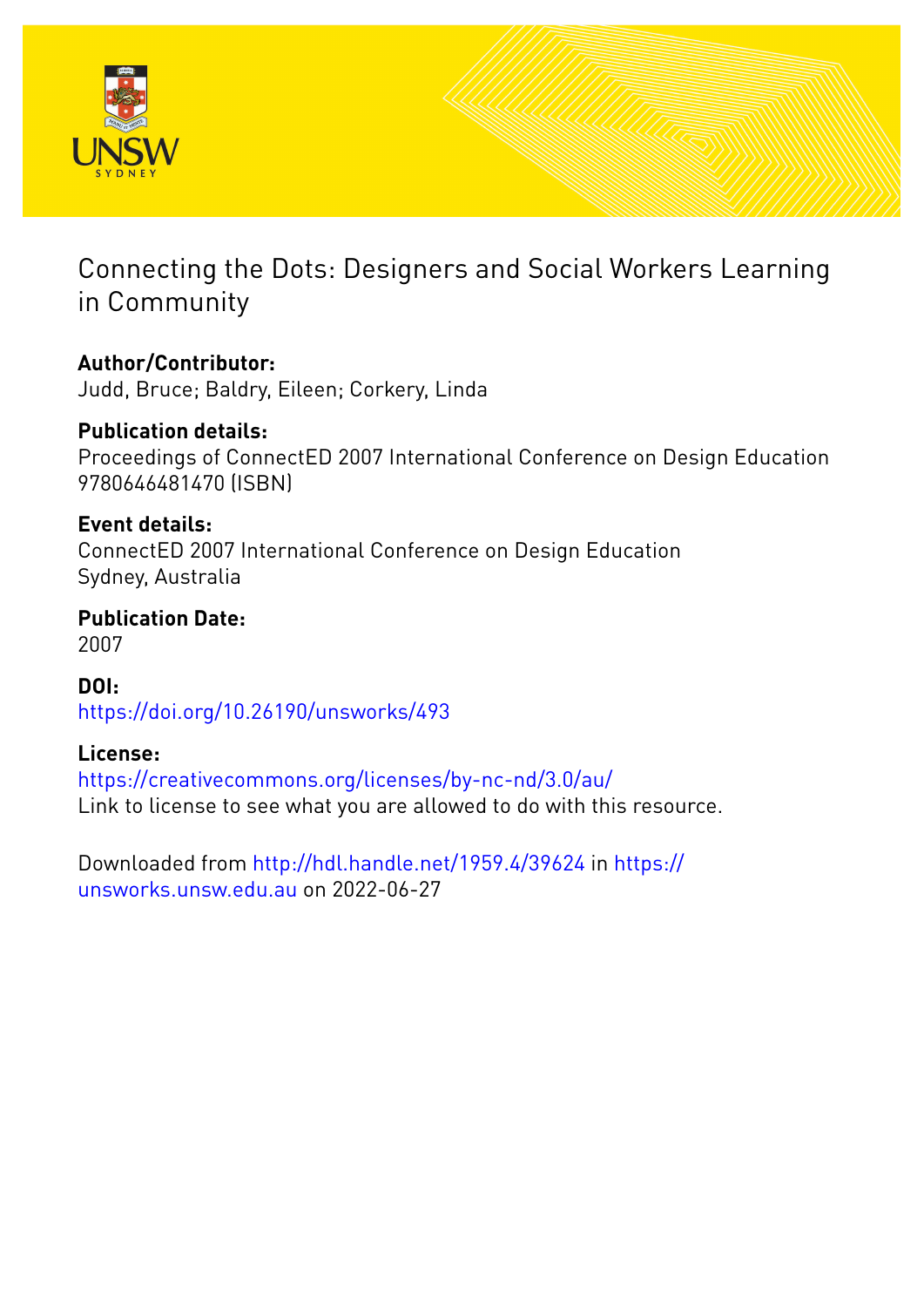# Connecting the Dots: Designers and Social Workers Learning in Community

Bruce Judd, Eileen Baldry and Linda Corkery

#### University of New South Wales, Sydney, NSW, 2052, Australia

#### ABSTRACT

Addressing problems of highly disadvantaged public housing communities requires multi-faceted, multidisciplinary approaches to both the social and physical environment. Accordingly, over the last decade and a half Australian governments have developed a suite of community regeneration initiatives involving both social and physical design interventions. These also provide an opportunity for valuable learning experiences for university students to learn about the complex problems faced by disadvantaged communities and how design interventions need to work hand in hand with social initiatives to help improve quality of life. This paper outlines a unique 12 year partnership between schools of social work and built environment, a state housing department and public housing communities in inner Sydney. It outlines the background to the approaches used, the range of project types, participatory mechanisms, the educational benefits for both students and public housing tenants, and ethical issues in this collaborative community based learning. Its conclusions are supported by quantitative and qualitative evidence from a variety of sources during the life of the project.

#### INTRODUCTION

In an environment of change in the funding, structure and management of universities in Australia, institutions are often criticised for a lack of interest in their local communities, particularly communities of disadvantage. While this is primarily an issue of the social responsibility of publicly funded institutions, it is also an educational one, as community engagement provides opportunities for important educational experiences while providing genuine assistance to communities of disadvantage. Some disciplines, such as social work, have a strong tradition of community engagement through community placements, whereas in others, such as environmental design, community engagement has been largely opportunistic and therefore both philosophically and pedagogically less well developed and embedded within the curriculum.

Design educators have long grappled with how to integrate learning about social concepts into the curriculum. Typically this has been achieved via the lecture/seminar format, perhaps including some personal reflection or observational exercises, or through socially-oriented design studio projects. Very often, however, these have involved only tokenistic contact with communities, little serious engagement with the social sciences and have become 'dumbed down' in terms of their

social learning content. A major reason for this is that real engagement with communities is complicated and can be problematic, both logistically and ethically, for the community and students alike. The other problem is that engagements are typically short term, with little or no ongoing involvement, and hence limited in their ability to assist sustainable change.

At UNSW a unique project has emerged which tries to connect the dots between social and built environment learning, communities of disadvantage and the human services bureaucracy. The Community Development Project (CDP) is a long-term project working with public housing communities and the public landlord to address both social and physical environment issues of concern in highly disadvantaged areas. It results in mutual benefits for students, public housing tenants, the Department of Housing and the University.

#### THE COMMUNITY DEVELOPMENT APPROACH

Community development has been fundamental to the UNSW CDP's work so it is appropriate to outline what this is and how it has shaped the partnership between social work and built environment staff and students and the communities with whom they engage.

Schools of Social Work have long had partnerships between students and community members. In the late 1800s the Settlement Movement began this approach with university students living in highly disadvantaged areas and working with communities to improve educational, health and social opportunities largely for women and children – there is still a Settlement in Darlington connected with the Social Work program at Sydney University. Although the Settlement approach had serious shortcomings as it was often a thinly veiled attempt to control poorer communities and instill middle class morality (Crocker 1992), nevertheless social work took it up but with a strong emphasis on equality between the partners and self–determination on the part of communities rather than on charity. This way of working in partnership with communities became known as 'community work' and is founded upon community development principles. Community development emphasises the rights of individuals and communities to determine the manner in which their communities develop with workers in genuine partnership with communities rather than trying to impose solutions. Principles of community development include selfdetermination, empowerment, sharing knowledge, respect for existing community systems and strengths, participation,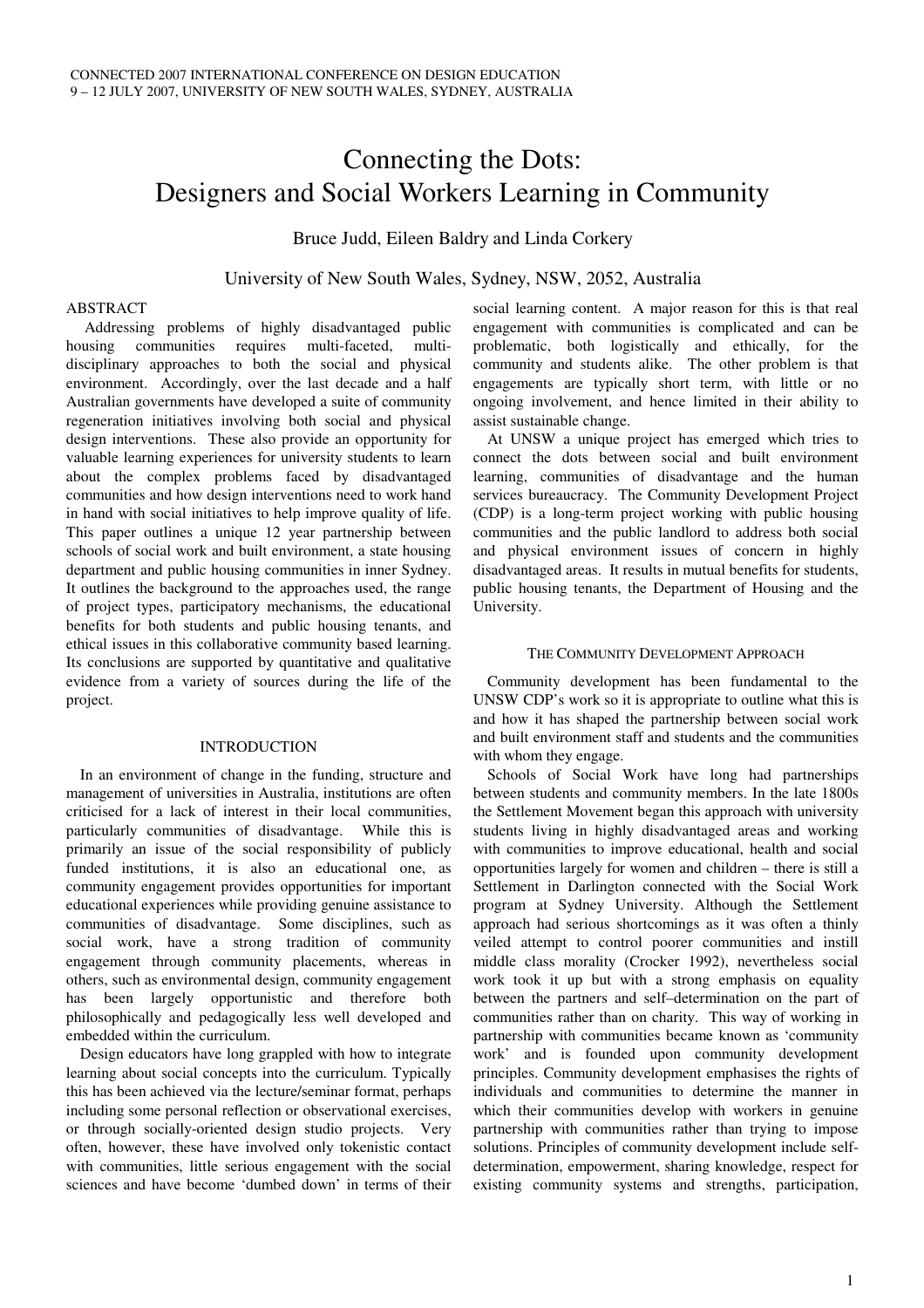community debate and working towards sustainable arrangements. (Ife and Tesoriero 2006)

Social work programs (including UNSW) also have large field placement components in which social work students are supervised by an experienced social worker for periods of up to five months to gain direct experience and knowledge of social work practice. Community work and engagement are core components of field placements.

#### COMMUNITY-BASED DESIGN, SERVICE LEARNING AND ENGAGED SCHOLARSHIP

The CDP also has antecedents in the community design and service learning movements of the 1960s and 1980s, respectively. Community design was originally, and continues to be, typified by a "commitment to building local capacity and providing technical assistance to low- and moderate-income communities through participatory means" (Rios 2006:1). During the late 1960s and 1970s, community design centres flourished across North America as an alternative means of addressing social and physical issues associated with urban renewal. University-based community design and research centres also multiplied. While these may have been initially linked with their institutions' mandate for 'outreach' or 'service', over time many have become part of mainstream academic endeavour.

In the 1980s, the rubric evolved to 'service learning' and these academically-based activities were seen to connect institutions with their 'communities', giving students significant learning experiences and delivering needed expertise to communities. For architecture and planning programs, this was a natural extension of community design practice as it recognised the unique collaborative learning experience to be gained by students when they engaged with communities to address local needs and generate built environment responses.

Current discussions seek to differentiate service learning from Boyer's concept of the scholarship of engagement (Boyer 1996). Over the past 10-15 years service learning has been linked to 'engaged' research and teaching activities, however, a recent paper by Barker proposes a new taxonomy that highlights the subtle differences between the two ideas:

*"Service learning typically only applies to the scholarship of teaching, with a decided emphasis on the education of undergraduate students. In service learning the emphasis tends to be primarily student-centred: that is, on how students learn in the process of providing a service to other non-learners…By contrast, the concept of engagement requires collaborative learning in which the public is an active participant in the production of knowledge. Instead of seeing the public as a passive recipient of expert knowledge, engaged scholarship stresses the way in which the public can itself contribute to academic knowledge." (Barker 2004:7)*

In Australia, 'community engagement' has been defined by the Australian Universities Community Engagement Alliance (AUCEA) as:

*"Developing partnerships to jointly develop, identify and implement projects and programs that use university*

*scholarship and infrastructure to add value to community programs that contribute to community sustainability, and which add value to university activity. "*

*(Ensor cited at www.uws.edu.au/about/adminorg/devint ord/aucea )*

The similarities with a community development approach are obvious.

The CDP commenced in the social work/community development tradition with design staff and students working initially from a community design philosophy, but collaboratively evolving towards a scholarship of engagement approach.

#### THE DEVELOPMENT AND AIMS OF THE CDP

The CDP commenced in the Waterloo public housing estate in 1995. It was the initiative of the former Head of the School of Social Work, Professor Tony Vinson who undertook a research project that identified high levels of disadvantage and low social cohesion correlated with social isolation and perceptions of crime in the inner-city suburb of Waterloo (Vinson 1995). Following consultations with the local community, he began negotiations with DoH to establish a unit to make the educational resources of the university available to this disadvantaged community to assist in the process of community renewal and provide social work and other students with professional practice experience in a real life community. The following year, he invited staff and students from the Faculty of the Built Environment (FBE) to join the project creating a unique educational partnership between the two disciplines, the NSW Department of Housing (DoH), public housing communities and other social service providers. For 12 years its staff and students have provided community development, environmental design services and training for tenants on six public housing estates (Waterloo, Redfern, South Coogee, Menai, Chifley and Bonnyrigg). It has also provided essential community development training for Dept of Housing (DoH) staff and tenants across the metropolitan area. The partnership provides a long-term commitment to public and other social housing communities through a combination of community development, environmental design, training and research.

The aims of the CDP are to:

- Establish and maintain long-term service and learning relationships with tenants and agencies in specific public housing estates;
- Establish and maintain a long-term service and learning relationship with the DoH;
- Encourage community participation;
- Identify and respond to community needs and priorities;
- Identify projects, resources and assist in their coordination;
- Encourage collaboration with other communities and organisations; and
- Provide appropriate learning opportunities for students and all partners.

By emphasising the meaningful participation of tenants, the CDP supports the process of sustainable physical and social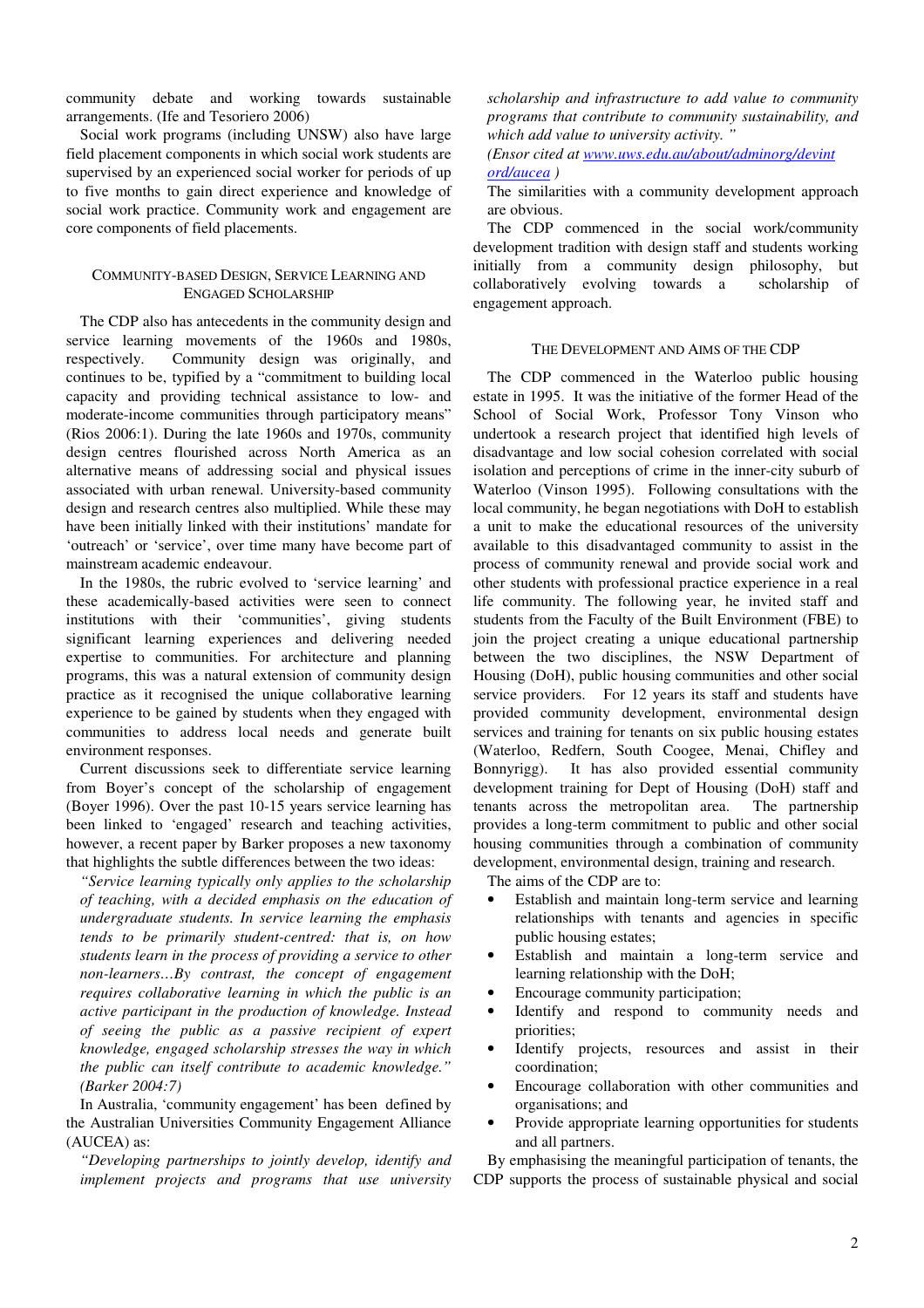change through the development of human and social capital (Chaskin, 2001). The community development model fosters long-term relationship building with the communities that result in mutual respect and trust. It is in this safe environment that tenants are empowered to develop their knowledge and skills to actively participate in bringing about community change that reflects their needs.

#### THE PROGRAMS OF THE CDP

The programs of the CDP are estate specific and multifaceted and include a mixture of strategies aimed at addressing social and physical-environmental concerns. They fall broadly in the following four categories:

- Supporting community regeneration (both physical and social) through engaging tenants in a process of identifying issues, developing strategies and participating in design and implementation;
- Providing formal training for social housing communities and housing department officers in community development, leadership and volunteering;
- Encouraging community enterprises and developing the management skills of tenants to support independence and sustainability of these ventures; and
- Undertaking research identifying community needs and to evaluate effectiveness of programs.

Table 1 is a detailed cumulative outline of the activities of the CDP over the 12 years of its existence against key aims and the target estates (or other non-estate specific programs).

#### PARTICIPATION IN THE CDP

Since its inception the CDPs has involved approximately 655 students from social work and built environment disciplines, 570 public housing tenants, 60 Department of Housing staff and 72 staff from other government and nongovernment agencies. A breakdown of the participation by Estate is shown in Table 2.

The involvement of social work and built environment students incorporates 'placement' and 'studio-based' learning modes typical to each. Between 3 and 5 social work students are attached to the CDP full-time for one semester (14 weeks) and work on projects relevant to their interests and skills. Built environment students are typically involved in classes of 15-30 for six hours, one day per week as part of a 14-week studio program. They typically work in groups and in collaboration with social work students.

#### ENVIRONMENTAL DESIGN COMPONENTS

CDP projects that have an environmental design component include:

- Community regeneration baseline surveys and workshops at the commencement of CDP involvement in a particular estate
- Urban design strategies for improvements to the estate area
- Housing design strategies either for new housing or improvements to existing outmoded stock

Community gardens

While in some instances students' designs have been built, in most cases students' work explores a number of options for estate improvements to stimulate discussion and build community capacity in understanding and negotiating improvements to their estate.

A typical design project commences with a detailed briefing for all students by DoH, CDP and other local service agencies on the physical and social characteristics and issues of the estate. On the intial project on an estate, social work and built environment students will also work together on a baseline survey of the estate. A series of on-site workshops are then held with tenants, DoH and other agency staff to identify issues, develop socialand physical strategies and review preliminary design proposals. At the conclusion of the project an exhibition of students' design work is held on the estate for feedback from residents and other stakeholders. Following the project, academics and social work students continue to work with the DoH and a committee of tenants and other stakeholders to develop a Community Action Plan and monitor its implementation.

#### EVALUATING THE SUCCESS OF THE CDP

Determining the success of the CDP, given its complex set of activities and the different estate contexts, is not a simple task, particularly when its activities are intertwined with other community regeneration activities of the DoH, initiatives of other agencies and in some cases of the communities themselves. Causal relationships between CDP activities and outcomes are therefore difficult to establish. However a number of research projects at various points in the life of the CDP can give indications of its success using both quantitative and qualitative data.

The first, and simplest, indication of success is that the program has survived 12 years and maintains equal and growing financial support from the DoH and UNSW supporting the salary of a full-time Coordinator. Second has been the progressive requests for the program to include additional housing estates in 1999 (Redfern), 2002 (Sth Coogee), 2003 (Menai), 2004 (Chifley) and Bonnyrigg<sup>1</sup> (2006). Third, is its success in 2003 as one of three finalists in the Australian Awards for University Teaching in the category 'Innovative and Practical Approach to the Provision of Educational Services to the Local and/or Regional Community'.

A survey of 200 residents undertaken in 1999 after 4 years of the CDP and the DoH's Neighbourhood Improvement Program repeated Vinson's (1995) study of neighbourhood cohesion using Buckner's (1988) instrument of 18 statements.. Though aggregated cohesion had increased only marginally by 0.7%, 10 of the 18 Buckner variables had moved in a positive direction including 'attraction to neighbourhood' (+10.8%), 'like to move out of the neighbourhood' (-9.8%, reverse order question), 'belonging to neighbourhood' (+9.1%), 'feelings of friendliness in

 $1$  Not formally within the CDP, but using similar staff, students and workshop methods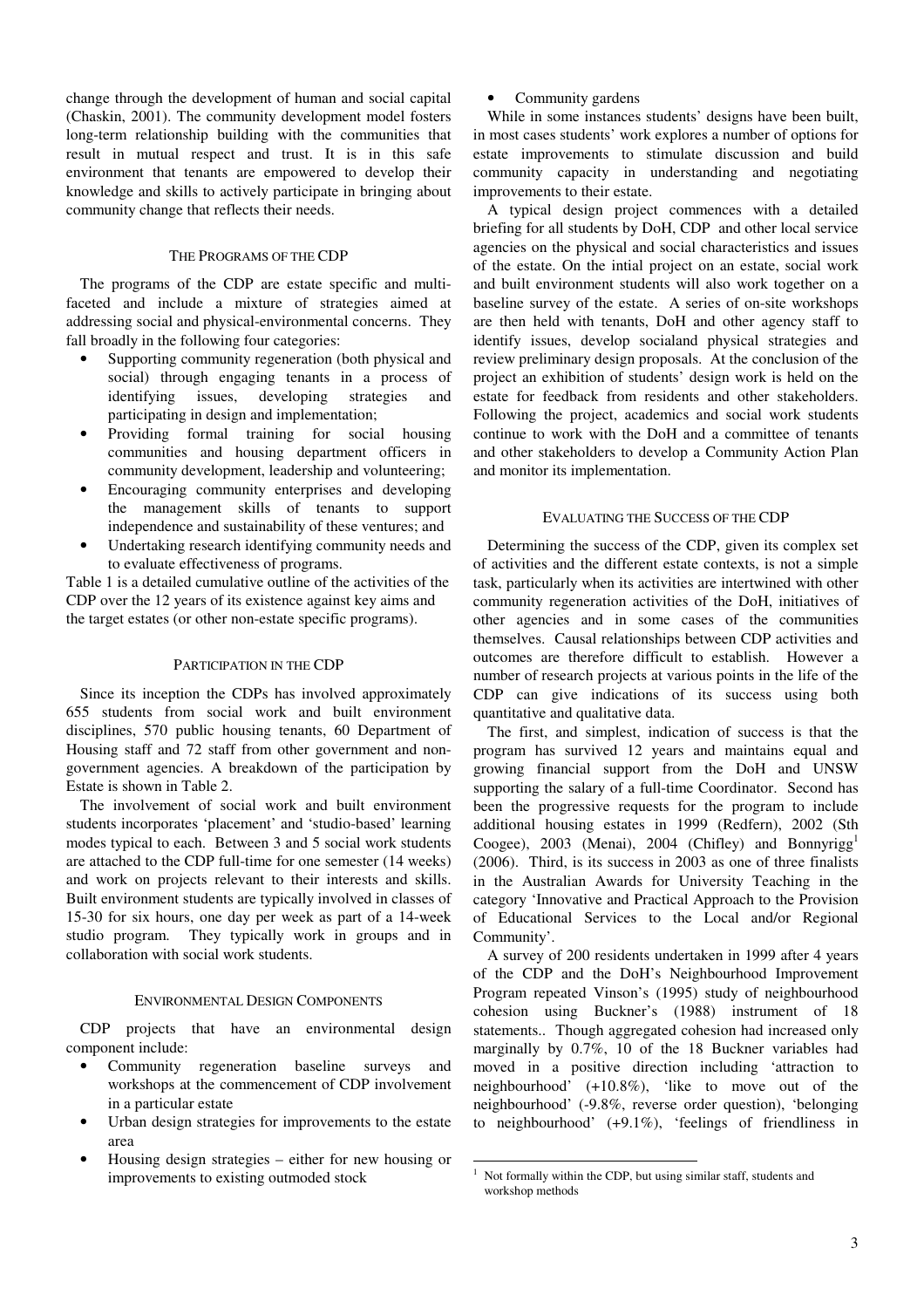neighbourhood' (+7.9%), 'planning to remain a resident' (+7.5%) and 'loyalty to neighbourhood' (+6.3%). Two additional safety variables added by Vinson also showed considerable improvement – 'safety and night' (+6.2%) and 'safety walking around during the day' (+4.6%). While these results also reflect a wider set of community renewal strategies initiated by the DoH, the work of the CDP represents an important component of this.

Vinson's most recent indicators of disadvantage study shows Waterloo having improved over the 10 years of data collection from being one of the top 20 most disadvantaged suburbs in NSW to being around 90th (where 1 is the most disadvantaged) (Vinson 2007). Based on comparison with other disadvantaged areas he suggests such improvement may be due to the ongoing sustained social engagement of the CDP and other social agencies rather than the quick hit approach that provides community support programs for only three years

Qualitative evidence of success can also be drawn from a number of sources. Examples are given below from tenant, DoH and student perspectives. Firstly, concerning the CDPs work generally from a tenant's perspective:

*"There would be a big hole left now that we have become accustomed to having you people around the place, if you were not here we could be quite lost many times." (Tenant)*

From a qualitative research project on the community gardens: (Bartolomei et al, 2003)

*"[By being involved in the garden] I understand…why the community is very important to working together in any sort of work…." (Tenant)*

*"I think it gives you a feeling of belonging more… You have something to own. And you're not just another little person in another little box. … but a garden gives you an opportunity to meet people… to relax… to be creative." (Tenant)*

#### From a DoH perspective:

*"The University has empowered public housing tenants through its community development and training." (Executive Director, NSW Department of Housing)*

*"The link to learning is really quite critical and that's one of the fundamental benefits the partnership with the university brings, in terms of professional development, to our staff. (Former Regional Director, Central Sydney Division)*

#### And finally from a student perspective:

*"It's been an extremely worthwhile experience - very challenging because of the issues this community faces." (social work student)*

*"[The best feature of this course was]…having a design project that was more realistic [and having] to take social issues as the main aspect of design. I liked the challenge in trying to improve the lives of others." (architecture student)*

#### THE RISKS AND REWARDS OF COMMUNITY-BASED PROJECTS

While the rewards of collaborative community-based learning are real, so are the risks, as Bordelon and Phillips (2006:145) point out.

*"Service-learning is not without its risk to students, community agencies, and universities. Ethical problems may arise as students may find themselves in learning situations where (sic) they do not have the skills and experience to recognize danger, for example".*

This, together with and increasing risk averseness in society, and greater ethical scrutiny of any university work that can be construed as 'research' has led to increasing demands of Universities on field work activities. This is a mixed blessing – on the one hand tightening up procedures, but on the other requiring demanding documentation by field work coordinators. This can discourage academics from including field work in their curriculum.

#### **CONCLUSION**

The complex problems facing large public housing estates have both social and physical dimensions and therefore require approaches that connect the dots between knowledge and skills from both the social sciences and built environment disciplines. The CDP demonstrates that universities can play a useful role in the processes of community regeneration that is highly valued by housing authorities and local communities.

Importantly, from an educational perspective, communitybased projects like the CDP are an effective way for students to gain cross-disciplinary knowledge and skills and an appreciation of the interactive nature of the social and physical realms while making a meaningful and sustainable contribution to disadvantage communities.

#### **REFERENCES:**

- Barker, D. 2004. From Service Learning to the Scholarship of Engagement: A Taxonomy of Civic Renewal in American Higher Education, paper presented to the *Annual Meeting of the American Political Science Association*, September 2004.
- Bartolomei, L , Corkery, L., Judd, B. and Thompson, S. 2003. *A Bountiful Harvest. Community Gardens and Neighbourhood Renewal in Waterloo.* Sydney: NSW Department of Housing and University of New South Wales.
- Bordelon, T. and Phillips, I. 2006. Service-learning: What students have to say, *Active Learning in Higher Education*, 7:143-153.
- Boyer, E. 1996. The scholarship of engagement, *Journal of Public Service and Outreach*, 1(1):11-20.
- Buckner, J. (1988) The Development of an Instrument to Measure Neighbourhood Cohesion, *American Journal of Community Psychology*, 16(6):771-791.
- Chaskin, Robert, J. 2001. Building community capacity: A definitional framework and case studies from a comprehensive community initiative, *Urban Affairs Review*, 36(3): pp??
- Crocker, R. 1992. *Social Work and Social Order: The settlement movement in two industrial cities 1889-1930.* Board of Trustees University of Illinois, Illinois. Ensor retrieved at at www.uws.edu.au/about/adminorg/devint/ord/ aucea, 12<sup>th</sup> Feb 2007.
- Ife, J. and Tesoriero, F. (2006) *Community Development: Community Based Alternatives in an Age of Globalisation*. NSW: Pearson Education Australia.
- Rios, M. 2006. An Evaluative Framework for Community-based Design. Cited at www.claimingpublicspace.net ,12 Feb 2007.
- Vinson, T 1995. *Waterloo Estate Study*, School of Social Work, UNSW.
- Vinson, T. (2007) *Dropping off the edge*. Jesuit Social Services & Catholic Social Services Australia, Melbourne.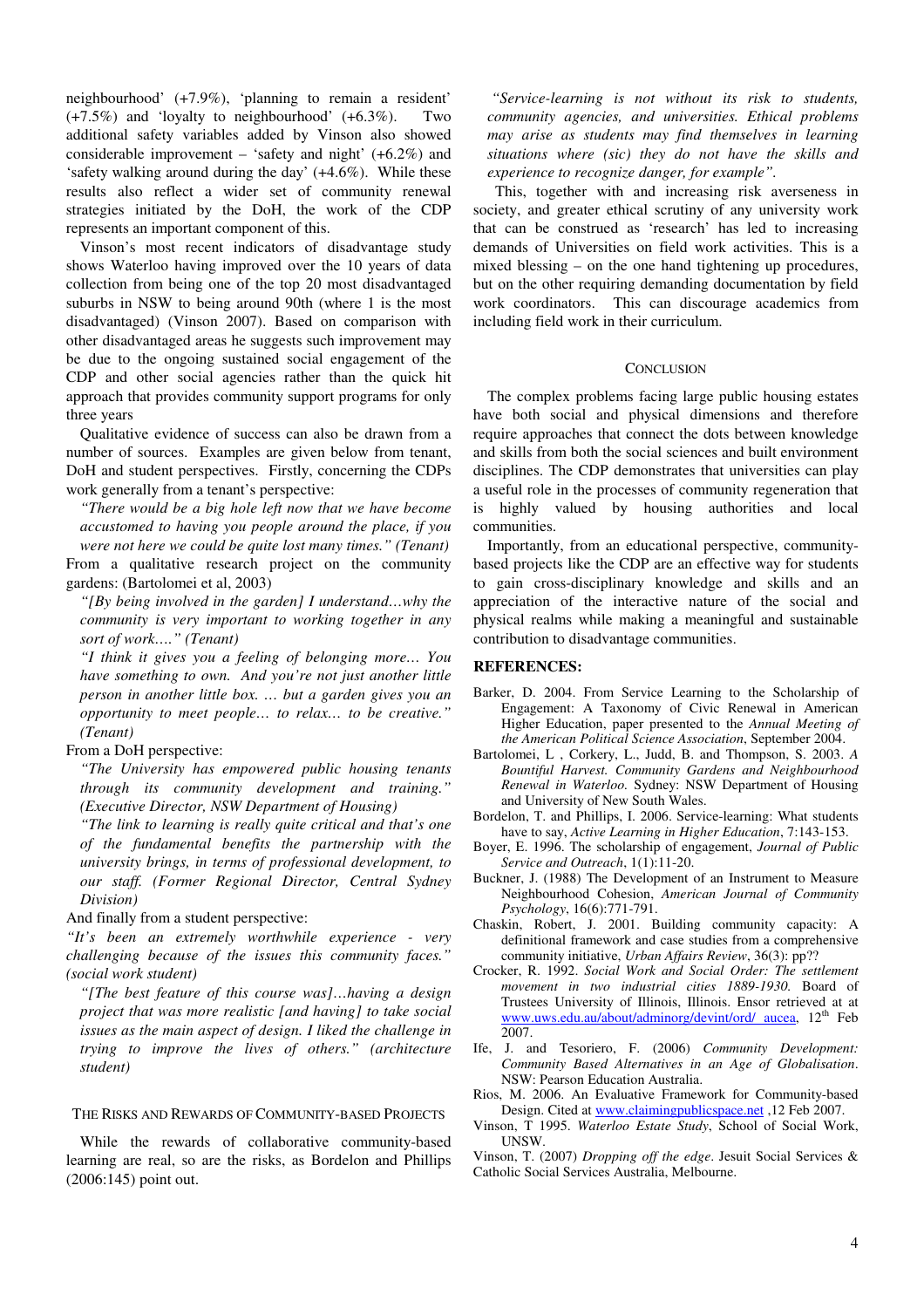| <b>CDP</b> Aims                                  | Activity/Initiative                                    | Waterloo  | Redfern   | Sth Coogee | Menai     | Chifley   | Bonnyrigg | <b>Other Estates</b> | <b>CD</b> Training | <b>DoH</b> Liaison |
|--------------------------------------------------|--------------------------------------------------------|-----------|-----------|------------|-----------|-----------|-----------|----------------------|--------------------|--------------------|
| <b>Encourage community</b>                       | On-site office                                         | $\bullet$ |           |            | $\bullet$ | $\bullet$ |           |                      |                    |                    |
| participation                                    | Social work student placements                         | $\bullet$ | $\bullet$ | $\bullet$  | $\bullet$ | $\bullet$ |           |                      |                    | $\bullet$          |
|                                                  | Design consultation                                    | $\bullet$ | $\bullet$ | $\bullet$  | $\bullet$ | $\bullet$ | $\bullet$ | $\bullet$            |                    |                    |
|                                                  | Community workshops                                    | $\bullet$ | $\bullet$ | $\bullet$  | $\bullet$ | $\bullet$ | $\bullet$ |                      |                    |                    |
|                                                  | <b>Community BBQs</b>                                  |           | $\bullet$ |            | ٠         |           | ٠         |                      |                    |                    |
|                                                  | Festivals and events                                   | $\bullet$ | $\bullet$ |            |           |           |           |                      |                    |                    |
|                                                  | Collaborative meetings                                 | $\bullet$ | $\bullet$ | $\bullet$  | $\bullet$ | $\bullet$ | $\bullet$ | $\bullet$            | $\bullet$          | $\bullet$          |
|                                                  | Training courses                                       |           | $\bullet$ | $\bullet$  |           | $\bullet$ | $\bullet$ |                      | $\bullet$          | $\bullet$          |
|                                                  | Community newsletter                                   | $\bullet$ | $\bullet$ | $\bullet$  |           |           |           |                      |                    |                    |
| Identify and respond to                          | <b>Community Workshops</b>                             | $\bullet$ | $\bullet$ | $\bullet$  | $\bullet$ | $\bullet$ | $\bullet$ |                      |                    |                    |
| community                                        | Community surveys                                      | $\bullet$ |           | $\bullet$  | $\bullet$ | $\bullet$ |           |                      |                    |                    |
| priorities                                       | Mapping/3D computer modelling                          | $\bullet$ | $\bullet$ | $\bullet$  |           |           |           |                      |                    |                    |
|                                                  | Handyman service                                       | $\bullet$ |           |            |           |           |           |                      |                    |                    |
|                                                  | <b>Community Action Planning</b>                       |           |           | $\bullet$  | $\bullet$ | $\bullet$ |           |                      |                    |                    |
|                                                  | Strategic partnership plan                             |           |           |            |           |           |           |                      |                    | $\bullet$          |
|                                                  | Leadership/volunteer training                          | $\bullet$ | $\bullet$ | $\bullet$  |           | $\bullet$ |           |                      | $\bullet$          |                    |
|                                                  | Community development training                         | $\bullet$ | $\bullet$ | $\bullet$  |           |           |           |                      | $\bullet$          | $\bullet$          |
| Project resourcing and                           | Community gardens                                      | $\bullet$ | $\bullet$ |            |           |           |           |                      |                    |                    |
| support                                          | Cooking classes                                        | $\bullet$ | $\bullet$ |            |           |           |           |                      |                    |                    |
|                                                  | Language classes                                       | $\bullet$ | $\bullet$ |            |           |           |           |                      |                    |                    |
|                                                  | Kidspeak after school program & family support         | $\bullet$ | $\bullet$ |            |           |           |           |                      |                    |                    |
|                                                  | Youth mentoring                                        | $\bullet$ |           | $\bullet$  |           | $\bullet$ |           |                      |                    |                    |
|                                                  | <b>Community Action Plan</b>                           |           |           | $\bullet$  | $\bullet$ | $\bullet$ |           |                      |                    |                    |
|                                                  | Community newsletter                                   | $\bullet$ | $\bullet$ | $\bullet$  |           |           |           |                      |                    |                    |
|                                                  | Estate renewal                                         | $\bullet$ | $\bullet$ | $\bullet$  | $\bullet$ | $\bullet$ | $\bullet$ | $\bullet$            | $\bullet$          | $\bullet$          |
|                                                  | <b>Families First</b>                                  |           |           | $\bullet$  | $\bullet$ | $\bullet$ |           |                      |                    |                    |
|                                                  | NGO evaluation                                         |           |           |            | $\bullet$ |           |           |                      |                    |                    |
|                                                  | Tutoring support for school students                   | $\bullet$ | $\bullet$ |            | $\bullet$ |           |           |                      |                    |                    |
|                                                  | Research projects                                      | $\bullet$ |           | $\bullet$  | $\bullet$ | $\bullet$ |           |                      |                    |                    |
|                                                  | Student placements                                     | $\bullet$ | $\bullet$ | $\bullet$  | $\bullet$ | $\bullet$ |           |                      |                    | ٠                  |
|                                                  | 3D spatial modelling                                   | $\bullet$ |           | $\bullet$  |           |           |           |                      |                    |                    |
|                                                  | Auspicing volunteer training                           | $\bullet$ |           |            |           |           |           |                      |                    |                    |
|                                                  | Advocacy support<br>Government Departments/Authorities | $\bullet$ | $\bullet$ | $\bullet$  | ٠         | $\bullet$ |           |                      |                    | $\bullet$          |
| <b>Collaboration</b> with<br>other organisations | Regional social development agencies                   | $\bullet$ | $\bullet$ |            |           |           |           |                      |                    |                    |
|                                                  | Local government                                       | $\bullet$ | $\bullet$ | $\bullet$  | $\bullet$ | $\bullet$ | $\bullet$ |                      |                    |                    |
|                                                  | <b>Royal Botanical Gardens</b>                         | $\bullet$ | $\bullet$ | $\bullet$  |           |           |           |                      |                    |                    |
|                                                  | Employment & training services                         | ٠         |           |            |           |           |           |                      |                    |                    |
|                                                  | Ageing services                                        | $\bullet$ | $\bullet$ |            |           |           |           |                      |                    |                    |
|                                                  | Local schools                                          | $\bullet$ | $\bullet$ | $\bullet$  | $\bullet$ |           | $\bullet$ |                      |                    |                    |
|                                                  | Police                                                 |           |           |            | $\bullet$ | $\bullet$ | $\bullet$ |                      |                    |                    |
|                                                  | Technical and Further Education                        | $\bullet$ |           |            |           |           |           |                      |                    |                    |
|                                                  | Womens/family support services                         | $\bullet$ | $\bullet$ | $\bullet$  | $\bullet$ | $\bullet$ |           |                      |                    |                    |
|                                                  | Community centres                                      | $\bullet$ |           | $\bullet$  |           | $\bullet$ |           |                      |                    |                    |
| <b>Learning opportunities</b>                    | Community surveys                                      | $\bullet$ |           | $\bullet$  | $\bullet$ | $\bullet$ |           |                      |                    |                    |
| for all partners                                 | Community workshops                                    | $\bullet$ | $\bullet$ | $\bullet$  | $\bullet$ | $\bullet$ | $\bullet$ |                      |                    |                    |
|                                                  | Community newsletter                                   | $\bullet$ | $\bullet$ | ٠          |           |           |           |                      |                    |                    |
|                                                  | Design projects and reviews                            |           | $\bullet$ | ٠          | $\bullet$ | $\bullet$ | $\bullet$ | $\bullet$            |                    |                    |
|                                                  | Community development training program                 | $\bullet$ |           |            |           |           |           |                      | $\bullet$          | ٠                  |
|                                                  | Leadership and volunteer training                      |           |           |            |           | ٠         |           |                      |                    |                    |
|                                                  | Masters program in Community Development               |           |           |            |           |           |           |                      |                    |                    |
|                                                  | DoH/AHI professional development seminars              |           |           |            |           |           |           |                      |                    | $\bullet$          |

### **Table 1. CDP Aims, Activities and Locations**